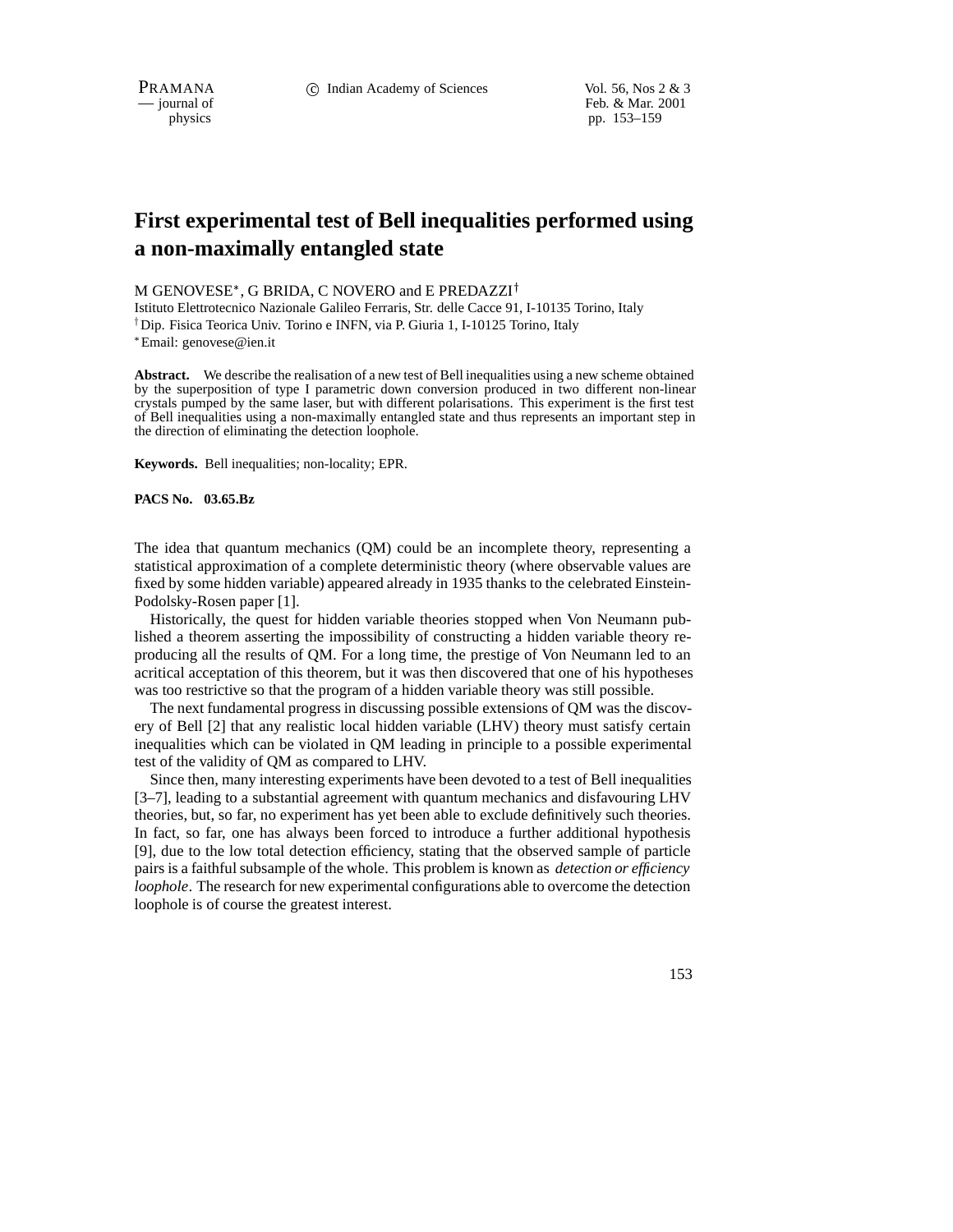#### *M Genovese et al*

In the 90's big progresses in this direction have been obtained by using parametric down conversion (PDC) processes.

This technique [3] has been largely employed for generating 'entangled' photon pairs, i.e. pairs of photons described by a common wave function which cannot be factorized into the product of two distinct wave functions pertaining to separated photons.

The generation of entangled states by parametric down conversion (PDC) has replaced other techniques, such as the radiative decay of excited atomic states, as it was in the celebrated experiment of Aspect *et al* [4], for it overcomes some former limitations. In particular, having angular correlations better than 1 mrad, it overcomes the poor angular correlation of atomic cascade photons, that was at the origin of the small total efficiency of this type of experiments in which one is forced to select a small subsample of the produced photons, leading inevitably to the detection loophole.

The first experiments using this technique, were performed with Type I PDC, which gives phase and momentum entanglement and can be used for a test of Bell inequalities using two spatially separated interferometers [5], as realised by [6]. The use of beam splitters, however, strongly reduces the total quantum efficiency.

In alternative, one can generate a polarisation entangled state [8]. It appears, however, that the creation of couples of photons entangled from the point of view of polarisation, which is by far the most diffuse case due to the easy experimental implementation, still suffers severe limitations, as it was pointed out recently in the literature [9]. The essence of the problem is that in generating this state, half of the initial photon flux is lost (in most of the used configurations), and one is, of necessity, led to assume that the photon's population actually involved in the experiment is a faithful sample of the original one, without eliminating the efficiency loophole.

Recently, an experiment where a polarisation entangled state is directly generated, has been realised using Type II PDC [7]. This scheme has permitted, at the price of delicate compensations for having identical arrival time of the ordinary and extraordinary photon, a much higher total efficiency than the previous ones, which is, however, still far from the required value of 0:81. Also, some recent experiments studying equalities among correlation functions rather than Bell inequalities [11] are far from solving these problems [12]. A large interest remains therefore for new experiments increasing total quantum efficiency in order to reduce and finally overcome the efficiency loophole.

Some years ago, a very important theoretical step in this direction has been performed recognising that, while for maximally entangled pairs a total efficiency larger than to 0.81 is required to obtain an efficiency-loophole free experiment, for non maximally entangled pairs this limit is reduced to 0.67 [10] (in the case of no background). However, it must be noticed that, for non-maximally entangled states, the largest discrepancy between quantum mechanics and local hidden variable theories is reduced: thus a compromise between a lower total efficiency and a still sufficiently large value of this difference will be necessary when realising of an experiment addressed to overcome the detection loophole.

Considering a polarization entangled state of photons of the form

$$
|\psi\rangle = \frac{|H\rangle|H\rangle + f|V\rangle|V\rangle}{\sqrt{(1+|f|^2)}},\tag{1}
$$

where H and V indicate horizontal and vertical polarisations respectively, the parameter  $f$ describes how much the state 1 differs from a maximally entangled one.

## 154 *Pramana – J. Phys.,* **Vol. 56, Nos 2 & 3, Feb. & Mar. 2001**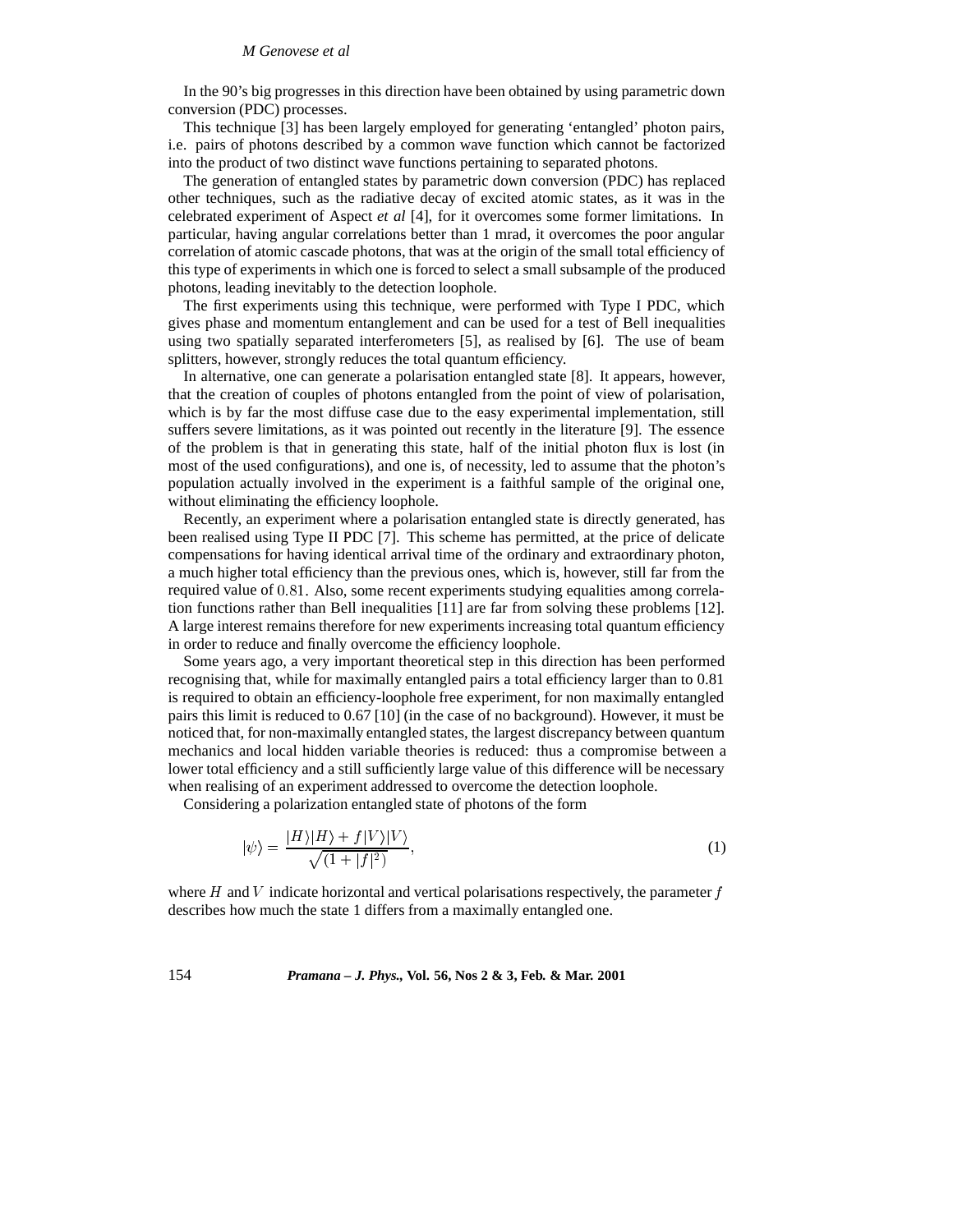

**Figure 1.** Contour plot of the quantity CH/N (see eq.  $(2)$ , N is the total number of detections) in the plane with  $f$  (non maximally entanglement parameter, see the text for the definition) as y-axis and  $\eta$  (total detection efficiency) as x-axis. The leftmost region corresponds to the region where no detection loophole free test of Bell inequalities can be performed. The contour lines are at 0, 0.1, 0.15, 0.2.

The region corresponding to the one where the detection loophole is eliminated in the plane f and  $\eta$  (total detection efficiency) is shown in figure 1.

Let us now describe more in detail our experimental set-up. It derives from developing [13] a proposal made by Hardy [14] and is based on the creation of a polarisation (non maximally-) entangled states of the form 1 via the superposition of the spontaneous fluorescence emitted by two non-linear crystals driven by the same pumping laser. The crystals are put in cascade along the propagation direction of the pumping laser and the superposition is obtained by using an appropriate optics.

More in detail (see figure 2), two crystals of  $LiIO_3$  ( $10 \times 10 \times 10$  mm) are placed along the pump laser propagation, 250 mm apart, a distance smaller than the coherence length of the pumping laser. This guarantees indistinguishability in the creation of a couple of photons in the first or in the second crystal. A couple of planoconvex lenses of 120 mm focal length centered in between, focalises the spontaneous emission from the first crystal into the second one maintaining exactly, in principle, the angular spread. A hole of 4 mm diameter is drilled into the centre of the lenses in order to allow transmission of the pump radiation without absorption and, even more important, without adding stray-light,

*Pramana – J. Phys.,* **Vol. 56, Nos 2 & 3, Feb. & Mar. 2001** 155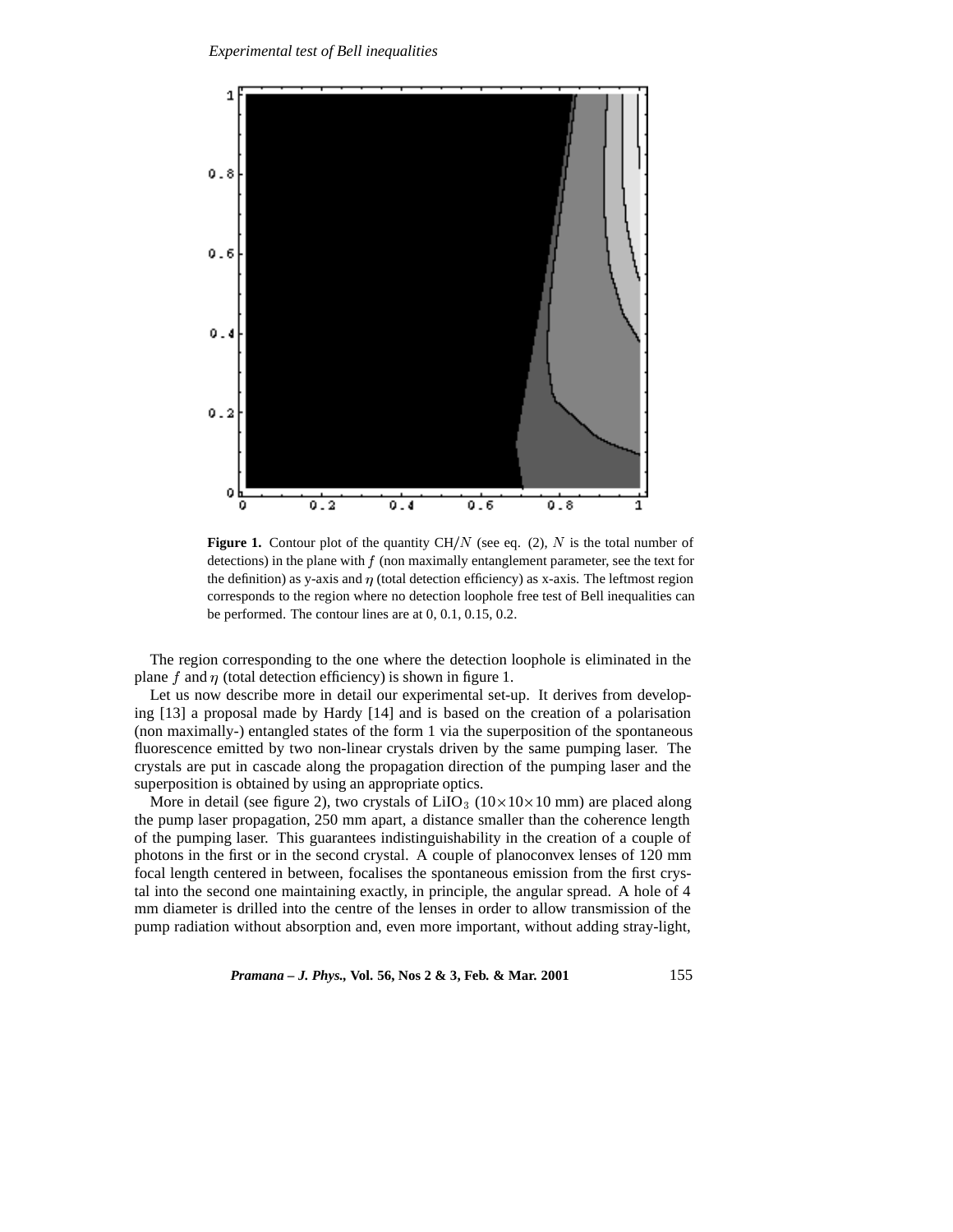

**Figure 2.** Sketch of the source of polarisation entangled photons. CR1 and CR2 are two LiIO<sub>3</sub> crystals cut at the phase-matching angle of  $51^{\circ}$ . L1 and L2 are two identical plano-convex lenses with a hole of 4 mm in the centre. P is a  $5 \times 5 \times 5$  mm quartz plate for birefringence compensation and  $\Lambda/2$  is a first order half wave-length plate at 351 nm. U.V. identifies the pumping radiation at 351 nm. The infrared beam (I.R.) at 789 nm is generated by a diode laser and is used for system alignment only. The parametric amplifier scheme, described in the text, is shown as well. The dashed line identifies the idler radiation at 633 nm. A second half-wave plate on the I.R. beam (not shown in the figure) allows amplified idler emission from the second crystals too. The figure is not in scale.

because of fluorescence and diffusion of the UV radiation. This configuration, which realises what is known as an 'optical condenser', was chosen among others, using an optical simulation program, as a compromise between minimisation of aberrations (mainly spherical and chromatic) and losses due to the number of optical components. The pumping beam at the exit of the first crystal is displaced from its input direction by birefringence: the small quartz plate  $(5 \times 5 \times 5 \text{ mm})$  in front of the first lens of the condensers compensates this displacement, so that the input conditions are prepared to be the same for the two crystals, apart from alignment errors. Finally, a half-wavelength plate immediately after the condenser rotates the polarisation of the argon beam and excites in the second crystal a spontaneous emission cross-polarised with respect to the first one. With a phase matching angle of 51°, the spontaneous emissions at 633 and 789 nm (which are the wave-lengths to be used for the test) are emitted at  $3.5^{\circ}$  and  $4^{\circ}$  respectively. The dimensions and positions of both plates are carefully chosen in order that they do not intersect this two conjugated emissions.

We have used as photo-detectors two avalanche photodiodes with active quenching  $(EG&G$  SPCM-AQ) with a sensitive area of 0.025 mm<sup>2</sup> and dark count below 50 counts/s. The PDC signal was coupled to an optical fiber (carrying the light to the detectors) by means of a microscope objective with magnification 20. The quantum efficiency, including the fiber coupling, has been measured to be  $0.535 \pm 0.008$  at 633 nm [15].

The output signals from the detectors are pulses of transistor-transistor-logic (TTL) like amplitude levels which are routed to a two channel counter, in order to have the number of events on single channel, and to a time to amplitude converter (TAC) circuit, followed by a single channel analyser, for selecting and counting coincidence events.

A very interesting degree of freedom of this configuration is given by the fact that by tuning the pump intensity between the two crystals, one can easily tune the value of  $f$ , which determines how far from a maximally entangled state  $(f = 1)$  the produced state is.

156 *Pramana – J. Phys.,* **Vol. 56, Nos 2 & 3, Feb. & Mar. 2001**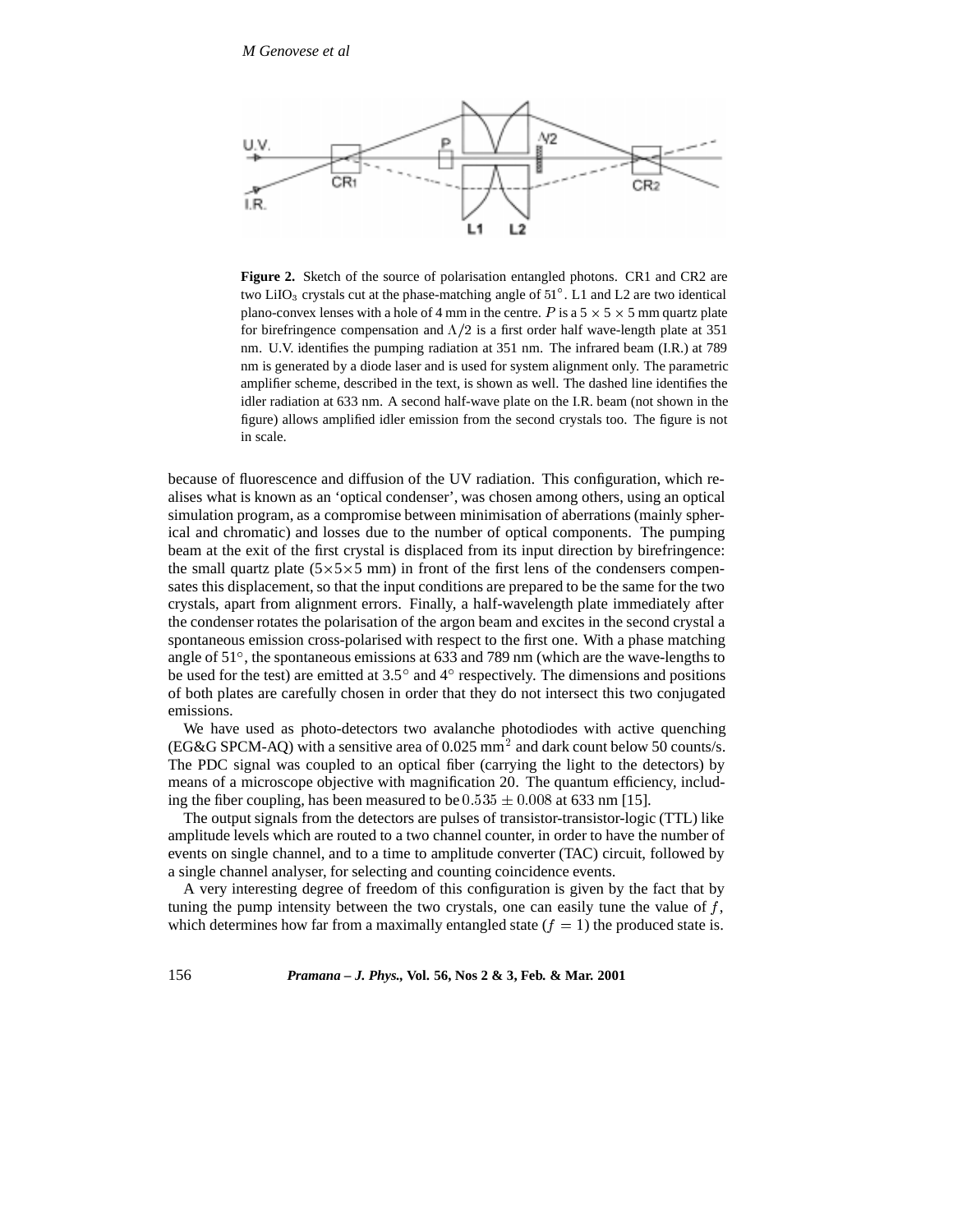This is a fundamental property, which permits to select the most appropriate state for the experiment.

The main problem of this configuration is the alignment, which is of utmost relevance for a high visibility. The solution of this problem lies in a technique, that had been already applied in our laboratory [15] for meteorological studies, namely the use of an optical amplifier scheme, where a solid state laser is injected into the crystals together with the pumping laser, an argon laser at 351 nm wavelength (see figure 1). If the angle of injection is selected appropriately, a stimulated emission along the correlated direction appears, allowing an easy identification of the two correlated directions. Then, stopping the stimulated emission of the first crystal, and rotating the polarisation of the diode laser one obtaines the stimulated emission in the second crystal and can check the superposition with the former.

We think that the proposed scheme will lead to a further step towards a conclusive experimental test of non-locality in quantum mechanics. The analysis of the experiments realised up to now [9] shows in fact that visibility of the wanted effect (essentially visibility of interference fringes) and overall quantum detection efficiency are the main parameters in such experiments. One advantage of the proposed configuration with respect to most of the previous experimental set-ups is that all the entangled pairs are selected (and not just <sup>&</sup>lt; 50% as with beams splitters); furthermore, it does not require delicate compensations for the optical paths of the ordinary and extraordinary rays emerging from the crystal.

For time being, the results which we are going to present are still far from a definite solution of the detection loophole; nevertheless, being the first test of Bell inequalities using a non-maximally entangled state, they represent an important step in this direction. Furthermore, this configuration allows to use any pair of correlated frequencies and not only the degenerate ones. We have thus realised this test using for a first time two different wave lengths (at 633 and 789 nm).

An experiment which presents analogies with ours, has been realised recently in ref. [16]. The main difference between the two experiments is that in [16] the two crystals are very thin and in contact with orthogonal optical axes: this allows a 'partial' superposition of the two emissions with opposite polarisation. This overlapping is mainly due to the finite dimension of the pump laser beam, which reflects into a finite width of each wavelength emission. A much better superposition can be obtained with the present scheme, by fine tuning the crystals' and optics' positions and using the parametric amplifier trick. Furthermore, in the experiment of ref.  $[16]$  the value of f is in principle tunable by rotating the polarisation of the pump laser; however, this reduces the power of the pump producing PDC already in the first crystal, while in our case the whole pump power can always be used in the first crystal, tuning the PDC produced in the second one.

As a first check of our apparatus, we have measured the interference fringes, varying the setting of one of the polarisers, while leaving the other fixed. We have found a high visibility,  $V = 0.973 \pm 0.038$ .

Our results are summarised by the value obtained for the Clauser-Horne sum,

$$
CH = N(\theta_1, \theta_2) - N(\theta_1, \theta_2') + N(\theta_1', \theta_2) + N(\theta_1', \theta_2')
$$
  
-N(\theta\_1', \infty) - N(\infty, \theta\_2) (2)

which is strictly negative for local realistic theory. In (2),  $N(\theta_1, \theta_2)$  is the number of coincidences between channels 1 and 2 when the two polarisers are rotated to an angle  $\theta_1$ and  $\theta_2$  respectively ( $\infty$  denotes the absence of selection of polarisation for that channel).

*Pramana – J. Phys.,* **Vol. 56, Nos 2 & 3, Feb. & Mar. 2001** 157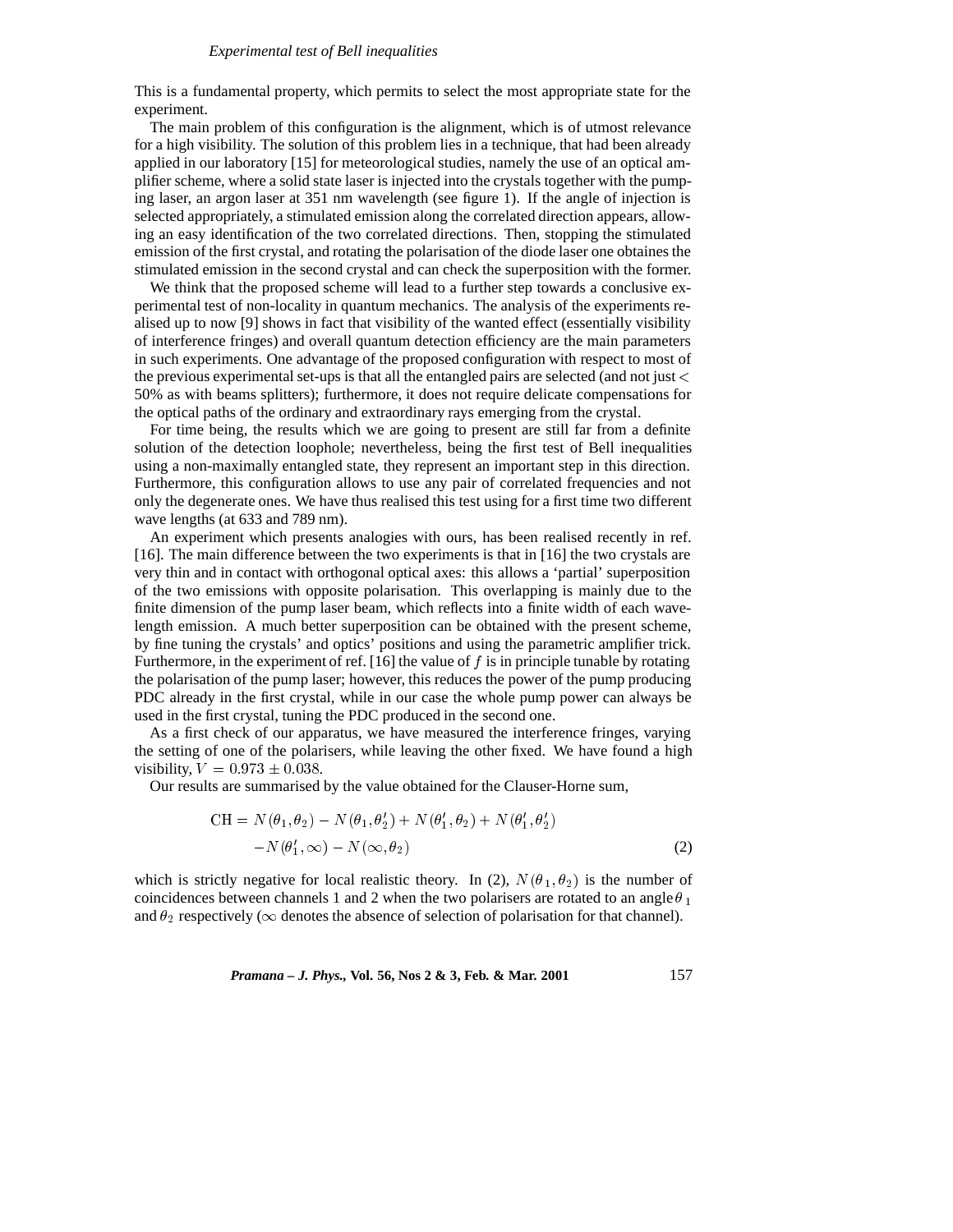## *M Genovese et al*

On the other hand, quantum mechanics predictions for CH can be larger than zero: for a maximally entangled state the largest value is obtained for  $\theta_1 = 67^{\circ}$ .5,  $\theta_2 = 45^{\circ}$ ,  $\theta_1' = 22^{\circ}.5, \theta_2' = 0^{\circ}$  and corresponds to a ratio

$$
R = \frac{[N(\theta_1, \theta_2) - N(\theta_1, \theta_2') + N(\theta_1', \theta_2) + N(\theta_1', \theta_2')] }{[N(\theta_1', \infty) + N(\infty, \theta_2)]}
$$
(3)

equal to 1.207.

For non-maximally entangled states the angles for which CH is maximal are somehow different and the maximum is reduced to a smaller value. The angles corresponding to the maximum can be evaluated maximising eq. (2) with

$$
N[\theta_1, \theta_2] = \left[\epsilon_1^{||} \epsilon_2^{||} \left(\sin[\theta_1]^2 \cdot \sin[\theta_2]^2\right) + \epsilon_1^{\perp} \epsilon_2^{\perp} \left(\cos[\theta_1]^2 \cdot \cos[\theta_2]^2\right)\right]
$$
  
\n
$$
\times \left(\epsilon_1^{\perp} \epsilon_2^{||} \sin[\theta_1]^2 \cdot \cos[\theta_2]^2 + \epsilon_1^{\parallel} \epsilon_2^{\perp} \cos[\theta_1]^2 \cdot \sin[\theta_2]^2\right)
$$
  
\n
$$
+ |f|^2 \times \left(\epsilon_1^{\perp} \epsilon_2^{\perp} \left(\sin[\theta_1]^2 \cdot \sin[\theta_2]^2\right) + \epsilon_1^{\parallel} \epsilon_2^{\parallel} \left(\cos[\theta_1]^2 \cos[\theta_2]^2\right)\right)
$$
  
\n
$$
+ \left(\epsilon_1^{||} \epsilon_2^{\perp} \sin[\theta_1]^2 \cdot \cos[\theta_2]^2 + \epsilon_1^{\perp} \epsilon_2^{\perp} \cos[\theta_1]^2 \cdot \sin[\theta_2]^2\right)
$$
  
\n
$$
+ (f + f^*)(\left(\epsilon_1^{||} \epsilon_2^{||} + \epsilon_1^{\perp} \epsilon_2^{\perp} - \epsilon_1^{\parallel} \epsilon_2^{\perp} - \epsilon_1^{\perp} \epsilon_2^{\parallel}\right)
$$
  
\n
$$
\times \left(\sin[\theta_1] \cdot \sin[\theta_2] \cdot \cos[\theta_1] \cdot \cos[\theta_2]\right) / (1 + |f|^2),
$$
  
\n(4)

where (for the case of non-ideal polariser)  $\epsilon_i^{\parallel}$  and  $\epsilon_i^{\perp}$  correspond to the transmission when the polariser (on the branch  $i$ ) axis is aligned or normal to the polarisation axis respectively.

In our case, we have generated a state with  $f \simeq 0.4$  which corresponds, for  $\theta_1 = 72^{\circ}.24$ ,  $\theta_2 = 45^\circ$ ,  $\theta_1' = 17^\circ$  76 and  $\theta_2' = 0^\circ$ , to  $R = 1.16$ .

Our experimental result is  $CH = 512 \pm 135$  coincidences per second, which is almost four standard deviations different from zero and compatible with the theoretical value predicted by quantum mechanics. In terms of the ratio (3), our result is  $1.082 \pm 0.031$ .

For the sake of comparison, one can consider the value obtained with the angles which optimise Bell inequalities violation for a maximally entangled state (given before eq. (3)). The result is  $CH = 92 \pm 89$ , which, as expected, shows a smaller violation than the value obtained with the correct angles setting.

In summary, this is the first measurement of the violation of the Clauser-Horne inequality (or other Bell inequalities) using a non-maximally entangled state and thus represents an interesting result as a first step in the direction of eliminating the detection loophole. Further developments in this sense are the purpose of this collaboration.

### **Acknowledgements**

We would like to acknowledge the support of the Italian Space Agency under contract LONO 500172 and of MURST via special programs 'giovani ricercatori', Dip. Fisica Teorica Univ., Torino.

158 *Pramana – J. Phys.,* **Vol. 56, Nos 2 & 3, Feb. & Mar. 2001**